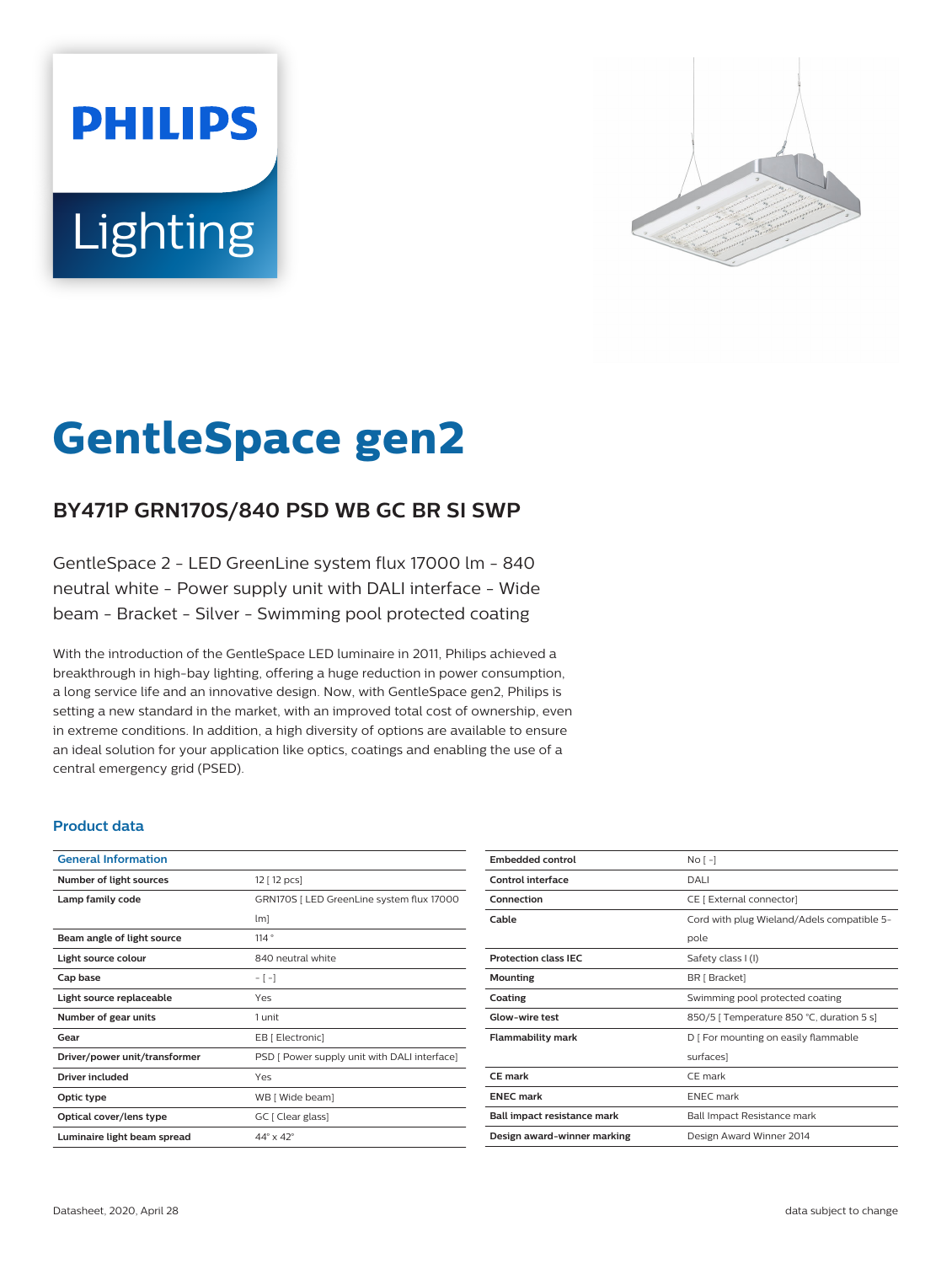## **GentleSpace gen2**

| <b>Warranty period</b>              | 5 years                                         |
|-------------------------------------|-------------------------------------------------|
| <b>Suspension accessories</b>       | $No [-]$                                        |
| <b>Remarks</b>                      | *-Per Lighting Europe guidance paper            |
|                                     | "Evaluating performance of LED based            |
|                                     | luminaires - January 2018": statistically there |
|                                     | is no relevant difference in lumen              |
|                                     | maintenance between B50 and for example         |
|                                     | B10. Therefore the median useful life (B50)     |
|                                     | value also represents the B10 value.            |
| Constant light output               | No                                              |
| Number of products on MCB           | 12                                              |
| <b>EU RoHS compliant</b>            | Yes                                             |
| <b>Product Family Code</b>          | BY471P [ GentleSpace 2]                         |
| Unified glare rating CEN            | 25                                              |
|                                     |                                                 |
| <b>Operating and Electrical</b>     |                                                 |
| Input voltage                       | 220-240 V                                       |
| Input frequency                     | 50 to 60 Hz                                     |
| Control signal voltage              | 0-16 V DC DALI                                  |
| Inrush current                      | 4.8 A                                           |
| Inrush time                         | $2.3$ ms                                        |
| Power factor (min.)                 | 0.9                                             |
|                                     |                                                 |
| <b>Controls and Dimming</b>         |                                                 |
| Dimmable                            | Yes                                             |
|                                     |                                                 |
| <b>Mechanical and Housing</b>       |                                                 |
| <b>Housing material</b>             | Aluminum                                        |
| <b>Reflector material</b>           |                                                 |
| Optic material                      | Acrylate                                        |
| Optical cover/lens material         | Glass                                           |
| Gear tray material                  | Steel                                           |
| <b>Fixation material</b>            | Steel                                           |
| Optical cover/lens finish           | Clear                                           |
| <b>Overall length</b>               | 600 mm                                          |
| <b>Overall width</b>                | 450 mm                                          |
| <b>Overall height</b>               | 150 mm                                          |
| Colour                              | Silver                                          |
| Dimensions (height x width x depth) | 150 x 450 x 600 mm (5.9 x 17.7 x 23.6 in)       |

| Mech. impact protection code                    | IK07 [2 J reinforced]                  |  |
|-------------------------------------------------|----------------------------------------|--|
|                                                 |                                        |  |
| <b>Initial Performance (IEC Compliant)</b>      |                                        |  |
| <b>Initial luminous flux</b>                    | 17000 lm                               |  |
| Luminous flux tolerance                         | $+/-7%$                                |  |
| Initial LED luminaire efficacy                  | 155 lm/W                               |  |
| Init. Corr. Colour Temperature                  | 4000 K                                 |  |
| Init. colour rendering index                    | ≥80                                    |  |
| Initial chromaticity                            | (0.38, 0.38) SDCM <3                   |  |
| Initial input power                             | 110 W                                  |  |
| Power consumption tolerance                     | $+/-11%$                               |  |
|                                                 |                                        |  |
| <b>Over Time Performance (IEC Compliant)</b>    |                                        |  |
| Control gear failure rate at median useful 5%   |                                        |  |
| life 50,000 h                                   |                                        |  |
| Control gear failure rate at median useful 10 % |                                        |  |
| life 100.000 h                                  |                                        |  |
| Lumen maintenance at median useful              | L85                                    |  |
| life* 50,000 h                                  |                                        |  |
| Lumen maintenance at median useful              | L70                                    |  |
| life* 100,000 h                                 |                                        |  |
|                                                 |                                        |  |
| <b>Application Conditions</b>                   |                                        |  |
| Ambient temperature range                       | $-30$ to $+45$ °C                      |  |
| Performance ambient temperature Tq              | $25^{\circ}$ C                         |  |
| Maximum dimming level                           | 10%                                    |  |
| Suitable for random switching                   | No                                     |  |
|                                                 |                                        |  |
| <b>Product Data</b>                             |                                        |  |
| Full product code                               | 871869632197300                        |  |
| Order product name                              | BY471P GRN170S/840 PSD WB GC BR SI SWP |  |
| EAN/UPC - product                               | 8718696321973                          |  |
| Order code                                      | 32197300                               |  |
| Numerator – quantity per pack                   | 1                                      |  |
| Numerator - packs per outer box                 | 1                                      |  |
| Material no. (12NC)                             | 910930205956                           |  |



**Net weight (piece)** 17.000 kg

#### **Approval and Application**

**Ingress protection code** IP65 [ Dust penetration-protected, jet-proof]